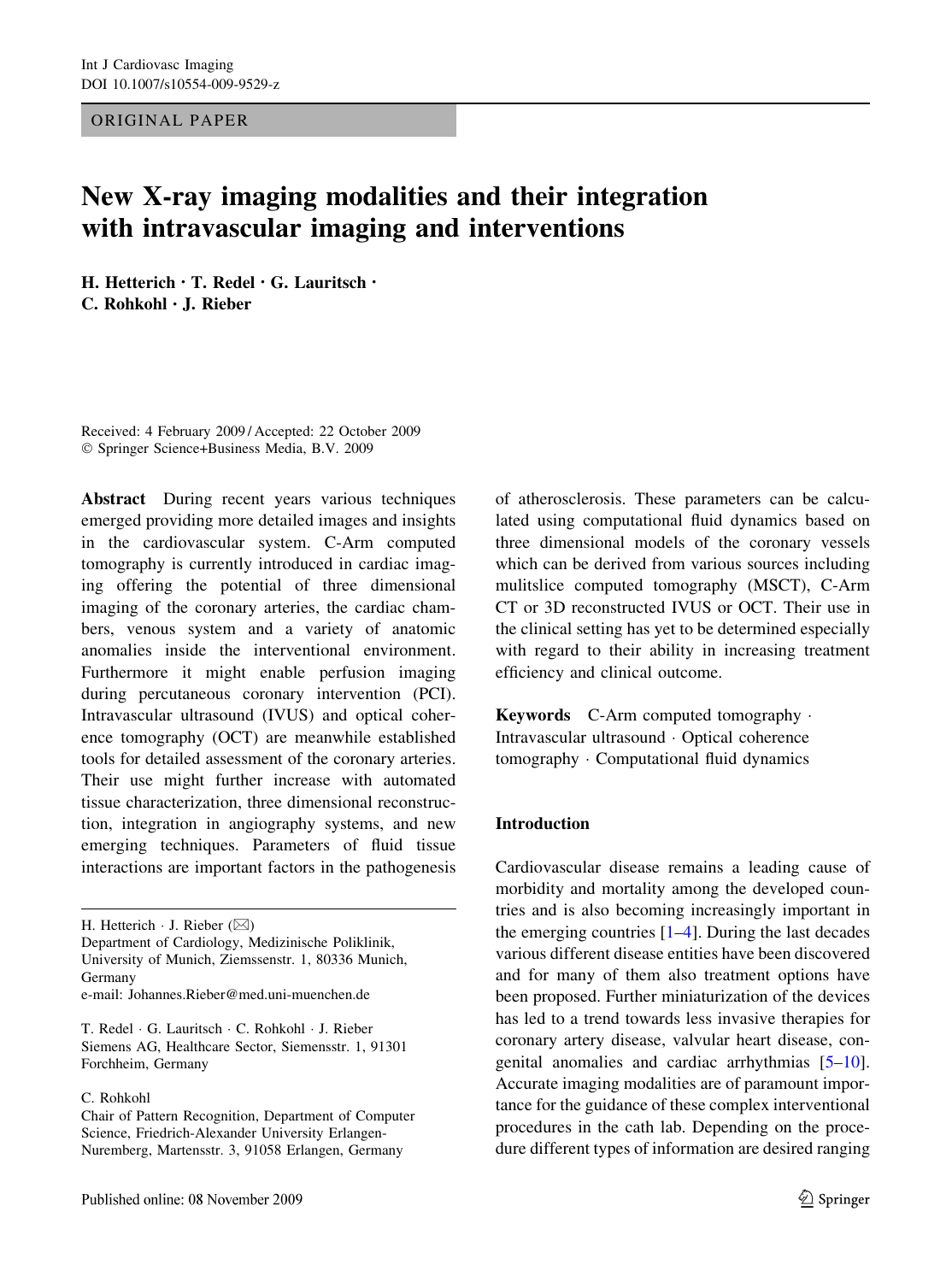from an overview of the gross vascular anatomy to submilimeter structures and functional parameters. These different problems require a variety of imaging modalities in the interventionalist's armamentarium. The aim of this paper is to give an overview about some available and emerging techniques and provide a glimpse into the future for potential new developments and applications.

#### C-Arm computed tomography (C-Arm CT)

Angiography is considered the standard of reference for imaging and guiding of cardiovascular interventions. It is a technique that is relatively easy to perform and provides an overview of the vascular system with an unsurpassed spatial and temporal resolution [\[11](#page-8-0)].

Traditionally angiography was performed using monoplane or biplane system, consisting of a radiation source and a detector. With the improvement in detector technology these systems can today not only be used for two dimensional (2D) display but can also acquire three dimensional (3D) data similar to multislice computed tomography (MSCT) [\[12–17](#page-8-0)]. The common principle is that the tube and the detector are rotating around the patient, e.g. over 200°. Several hundred images are acquired depending on the specific protocol. The 2D raw projection data is used to reconstruct 3D volume data sets using a 3D cone-beam reconstruction algorithm [\[6](#page-7-0), [18\]](#page-8-0). Subsequently the data can be displayed as either tomographic images or as 3D models. This approach is called C-Arm computed tomography (C-Arm CT). The technique requires state-of-the-art C-Arm systems equipped with flat panel detectors. To achieve C-Arm CT results with good low-contrast visibility, sophisticated correction techniques are needed including correction for overexposure, scatter, beam-hardening, truncation and ring artifacts [[19\]](#page-8-0).

For imaging of the heart the C-Arm system performs multiple runs around the patient while the electrocardiogram (ECG) is monitored. For better enhancement a continous injection of contrast dye is necessary. Using retrospective ECG gating the raw data can be reconstructed for a particular phase of the cardiac cycle [\[6](#page-7-0)]. The main advantage of these systems is their availability during interventions in the cath lab without any patient transfer.

One application is the treatment of atrial fibrillation. The disease affects a large number of patients and although it is per se benign can lead to variety of complications and significantly reduces the patient's quality of life [[20\]](#page-8-0). In certain cases the origin of the disease can be located in the area of the orifice of the pulmonary veins. In these cases atrial fibrillation can be treated by isolating the pulmonary veins from the atrium by catheter ablation. Such procedures may take several hours and are often associated with fluoroscopy times of 60 min and more [\[21–23](#page-8-0)]. Exact imaging might help to reduce procedure time, radiation exposure and complication rates especially when available during the procedure. Using the 3D information provided by C-Arm CT the relevant parts of the cardiac geometry can be segmented and an overlay can be created to guide the intervention (Fig. 1). Furthermore C-Arm CT can display surrounding structures and therefore prevent and detect complications like esophageal fistulas which is a typical complication during pulmonary vein isolation [\[24](#page-8-0), [25](#page-8-0)].

Another example where an optimal 3D orientation is extremely helpful are cases of congenital anomalies.



Fig. 1 Visualization of the segmented cardiac chambers and large thoracic vessels by C-Arm CT. The left atrium and the pulmonary veins (red), the left ventricle (orange), the aorta (green), the right atrium and ventricle (light blue), the pulmonary arteries (dark blue) and the esophagus (purple) can clearly be identified. (By courtesy of Prof. J. Brachmann, Coburg Hospital, Germany)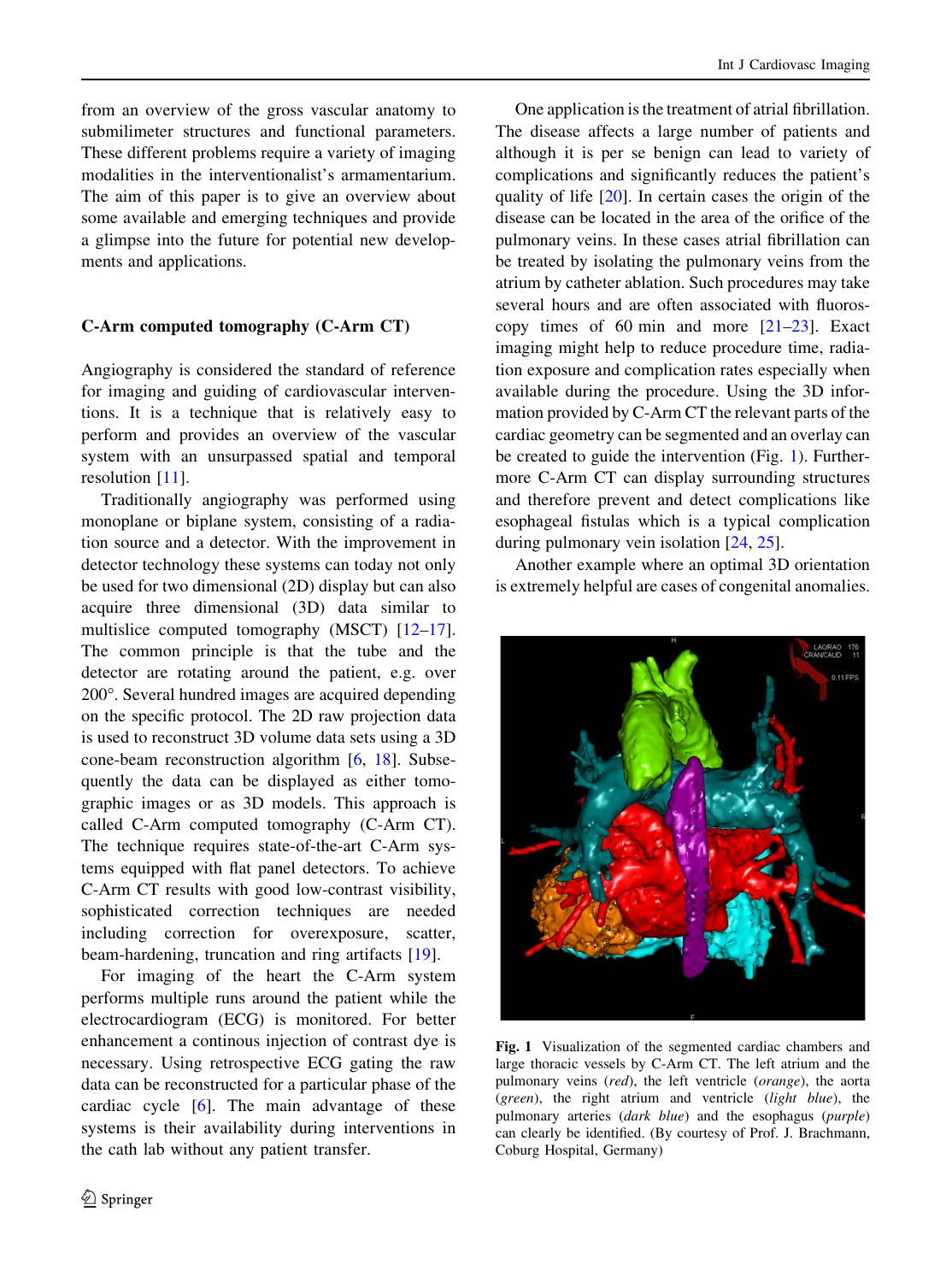

Fig. 2 Example of a 5-year old patient with hypoplastic left heart syndrome. The patient underwent palliative surgery with a cavopulmonary anastomosis and placement of a stent in the pulmonary artery. C-Arm CT was performed for evaluation before Fontan surgery. The pulmonary vasculature, the cavopulmonary anastomosis (arrow) and the patent stent within the pumonary artery (arrowhead) were clearly displayed. Radiation exposure was less compared to conventional CT imaging. (By courtesy of Dr. P. Ewert; German Heart Institute, Berlin)

Beyond open surgical approaches the optimal treatment also frequently comprises interventional techniques such as dilation of stenosis of the great arteries or closure of shunts [[8,](#page-8-0) [9\]](#page-8-0). Since C-Arm CT is capable of providing high quality 3D imaging in complex cases with usually lower radiation doses than conventional CT [[19\]](#page-8-0) this technique is more and more applied also in pediatric cardiology (Fig. 2).

Since the rotation speed of the C-Arm is significantly slower than in traditional CT, this causes problems if a visualization of moving structures is desirable. In this case an automated motion correction has to be applied. Motion is estimated by 3D/3D registration of a set of preliminary 3D volume images of different cardiac phases reconstructed from a sparse subset of ECG gated projection data. For the final reconstruction the complete projection data is used. The motion in the data is compensated by a deformed backprojection step along curved lines according to the precalculated motion vector field [[26,](#page-8-0) [27\]](#page-8-0).

An especially interesting application of this technique is the 3D imaging of the coronary artery tree by intracoronary injection of contrast dye similar to a 2D



Fig. 3 Motion compensated 3D reconstruction of the left coronary artery obtained by C-Arm CT. The picture shows the coronary catheter (A), the left main (B), the left anterior descending  $(C)$  and the left circumflex artery  $(D)$ 

conventional coronary angiography (Fig. 3). A 3D representation of the coronary anatomy may be desired for percutaneous coronary interventions (PCI) in complex cases like stenosis of the left main coronary artery or branching points.

Furthermore visualization of the coronary veins is important in some patients suffering from heart failure. Besides optimal medical treatment some patients benefit from cardiac resynchronization therapy by reestablishing a synchronous contraction of the left ventricular septum and free wall [[28–31\]](#page-8-0). In addition to the right atrial and right ventricular lead a third lead, which is introduced in the coronary sinus for stimulation of the left ventricular free wall is used. The placement of this lead is often difficult and time consuming [[31](#page-8-0), [32\]](#page-9-0). Innovative approaches for mitral valve regurgitation repair may also rely on detailed information of the coronary sinus (CS) [\[33](#page-9-0), [34](#page-9-0)]. An exact 3D reconstruction of the CS, which can be obtained by C-Arm CT might facilitate these procedures. By retrograde injection contrast dye is brought into the venous system via the CS using a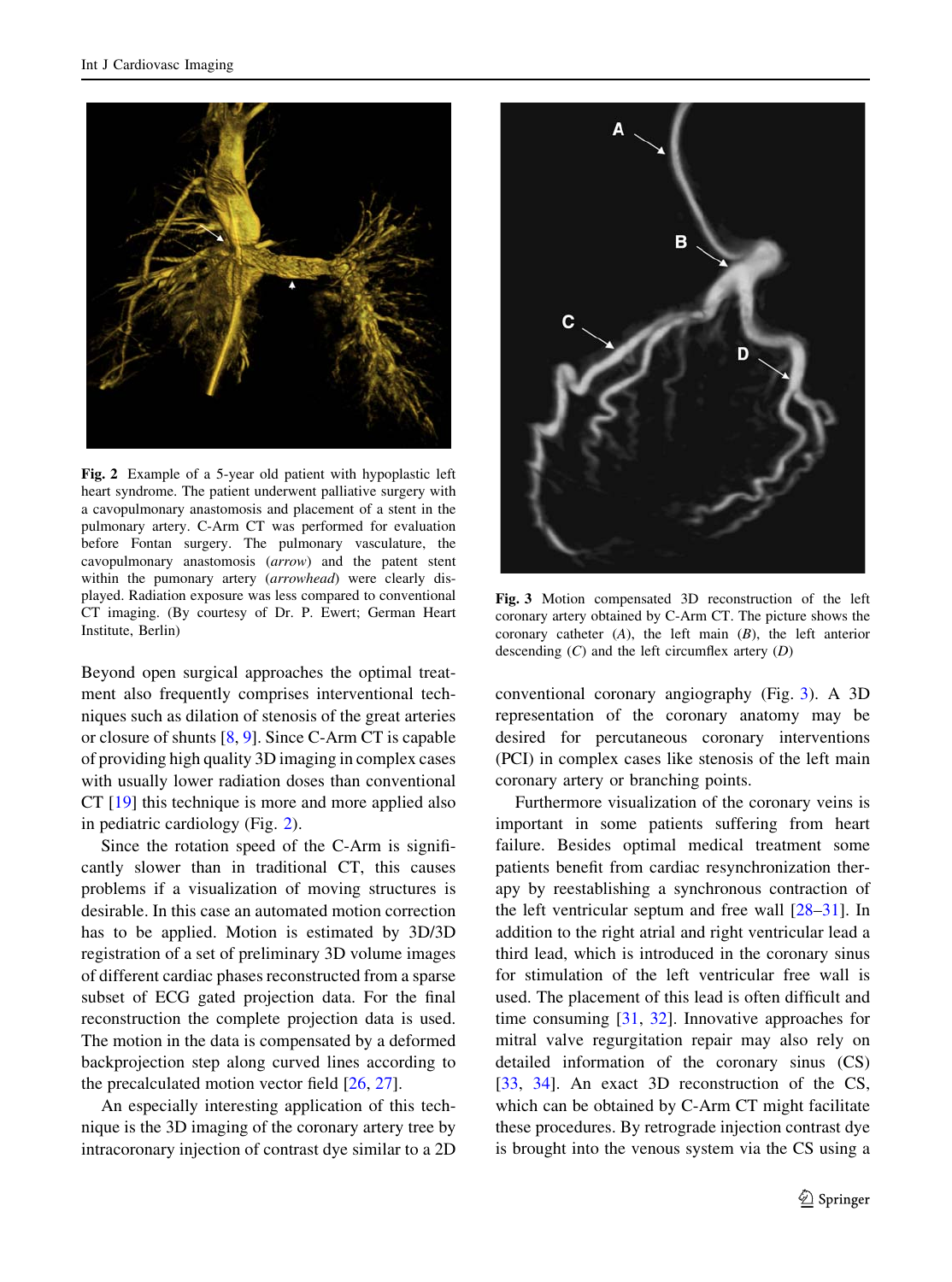

Fig. 4 Motion compensated reconstruction of the coronary venous system obtained by C-Arm CT. The picture was acquired after retrograde injection of contrast dye via a special catheter into the coronary sinus (A). Besides the coronary sinus the great cardiac vein  $(B)$  and the posterior vein of the left ventricle are displayed (C)

special blocking catheter to prevent a fast drain of the contrast dye [[31\]](#page-8-0) (Fig. 4).

Beyond the cardiac morphology also information about physiological parameters is desired. One vital example is the perfusion and vitality of the myocardium itself. This information can be used to detect myocardial ischemia or scarring. Traditionally photon emission tomography or magnetic resonance imaging is performed for that purpose [[35,](#page-9-0) [36](#page-9-0)]. Newer studies indicate also a potential role for MSCT in perfusion analysis [[37–39\]](#page-9-0). However, all these modalities are not available in the catheterization laboratory during PCI when this information is mostly desired for decision making. First images show that C-Arm CT might have the potential to aid in the assessment of perfusion as well and therefore further improve the workflow (Fig. 5).

#### Intravascular ultrasound (IVUS)

An intravascular ultrasound (IVUS) examination is performed during a cardiac catheterization procedure. By using a miniaturized ultrasound transducer mounted on a specially designed coronary catheter, cross-sectional images of the vessel can be obtained. IVUS uses a frequency spectrum of about 20–50 MHz to generate images with a axial and lateral resolution of about  $150 - 250$  µm, respectively  $[40]$ .

This technique allows a detailed assessment of the coronary vessel wall and geometry with a low intra and interobserver variability [\[41](#page-9-0), [42\]](#page-9-0). IVUS is capable of visualizing non stenotic lesions undergoing positive remodeling which are often not recognized by coronary angiography but are frequently associated with plaque rupture leading to coronary



Fig. 5 Cross-sectional short axis of the left ventricle obtained by C-Arm CT (a) and magnetic resonance imaging (b). During first pass myocardial perfusion following intracoronary contrast injection into the left coronary artery, the C-Arm CT shows clearly a hypoperfusion of the left anterior wall (arrow).

The MRI (T1 weighted sequence) revealed an area of late contrast enhancement of the respective area (arrow) indicating myocardial scar tissue. (By courtesy of Dr. H. Rittger and Dr. A. Sinha, Coburg Hospital, Germany)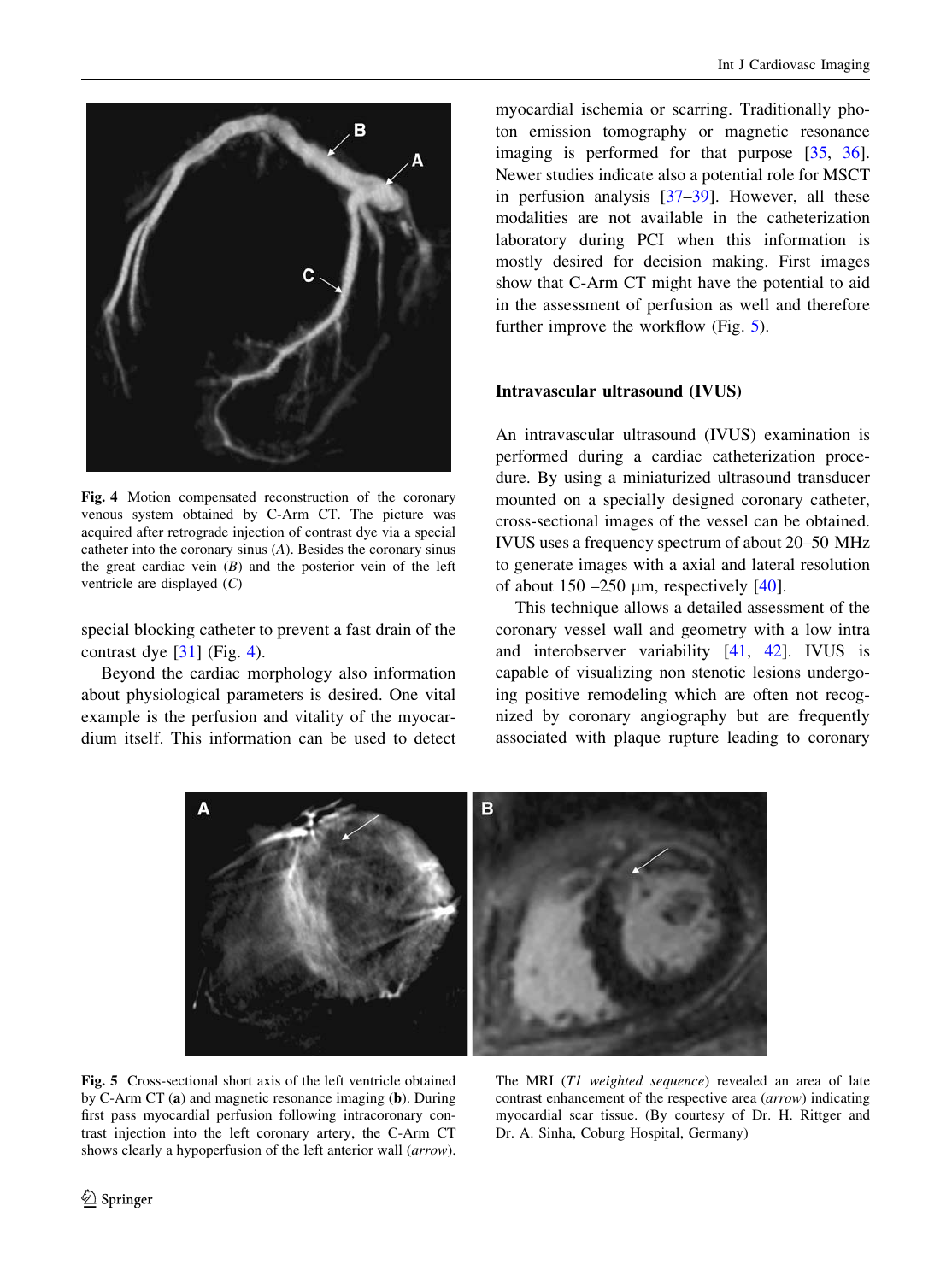thrombosis and myocardial infarction [\[43–47\]](#page-9-0). Furthermore IVUS is capable of assessing plaque burden and composition and is often used in clinical studies as a reference standard [\[48–51](#page-9-0)]. Nevertheless IVUS suffers from a couple of limitations especially in the identification of lipid rich plaques [[51\]](#page-9-0).

A reflected ultrasound signal consists of waves of different amplitude and frequency depending on the tissue where it has been reflected. Gray-scale IVUS only uses the information of signal amplitude. Radiofrequency data analysis (RF) also uses the information of the frequency spectrum for tissue characterization. Different parameters and different mathematical approaches have been used for RF [\[52–54](#page-9-0)]. Currently Virtual Histology<sup>TM</sup> (VH), a commercially available software tool uses eight different spectral parameters. In VH four different plaque types are defined: fibrous, fibro-fatty, calcium, necrotic. Each plaque type is assigned a different color and the image is overlaid the gray scale image (Fig.  $6$ ) [\[55](#page-9-0)]. Nair et al. [[56\]](#page-9-0) showed that VH is able to differentiate between the various plaque components with accuracy between 89.5 and 92.8% depending on the plaque type. Using VH, vulnerable plaques are more often found in patients presenting with acute coronary syndrome, then in patients with stable angina [[57\]](#page-9-0). RF thus might contribute to more sophisticated diagnosis and therapy of atherosclerotic coronary lesions. Current objectives for technical development include improvements of automation of signal processing and characterization of more tissue components.

IVUS as well as other modern invasive imaging techniques has a very high spatial resolution but almost no spatial orientation is provided. To estimate the position of the actual image, certain anatomic landmarks like sidebranches or bifurcations have to be used. Alternatively, angiography has to be performed during acquisition of the IVUS pullback to identify the position of the IVUS probe. Since the tissue information as provided by IVUS might have an increasing role for future interventional strategies, exact co-registration with other modalities such as angiography is desired. To achieve this goal several approaches have been investigated. One of these is the combination if the IVUS probe with a magnetic positioning system. The principle of the system is a magnetic array mounted on the table or the angiography system which generates a magnetic field. The positioning sensor can be miniaturized and coupled with the IVUS transducer. These systems yield submilimeter accuracy. Since these systems are operating using magnetic fields, no additional radiation is necessary. In fact, a reduction of the radiation burden is possible, since the positioning of the IVUS probe could be performed with less fluoroscopy. The disadvantage beyond the costs is the need for a designated magnetic array which can hamper the flexibility of the system.

Another step towards workflow improvement is image based co-registration. Here IVUS and angiographic data of a coronary segment are acquired and then matched using registration techniques. By this



Fig. 6 IVUS and corresponding RF analysis image of a large atherosclerotic plaque. In the center is the catheter artifact (arrow head). Gray scale IVUS image (a) and color encoded

RF analysis (b) show a large plaque with necrotic (red), calcified (white), fibro-lipidic (light green), fibrous (dark green) regions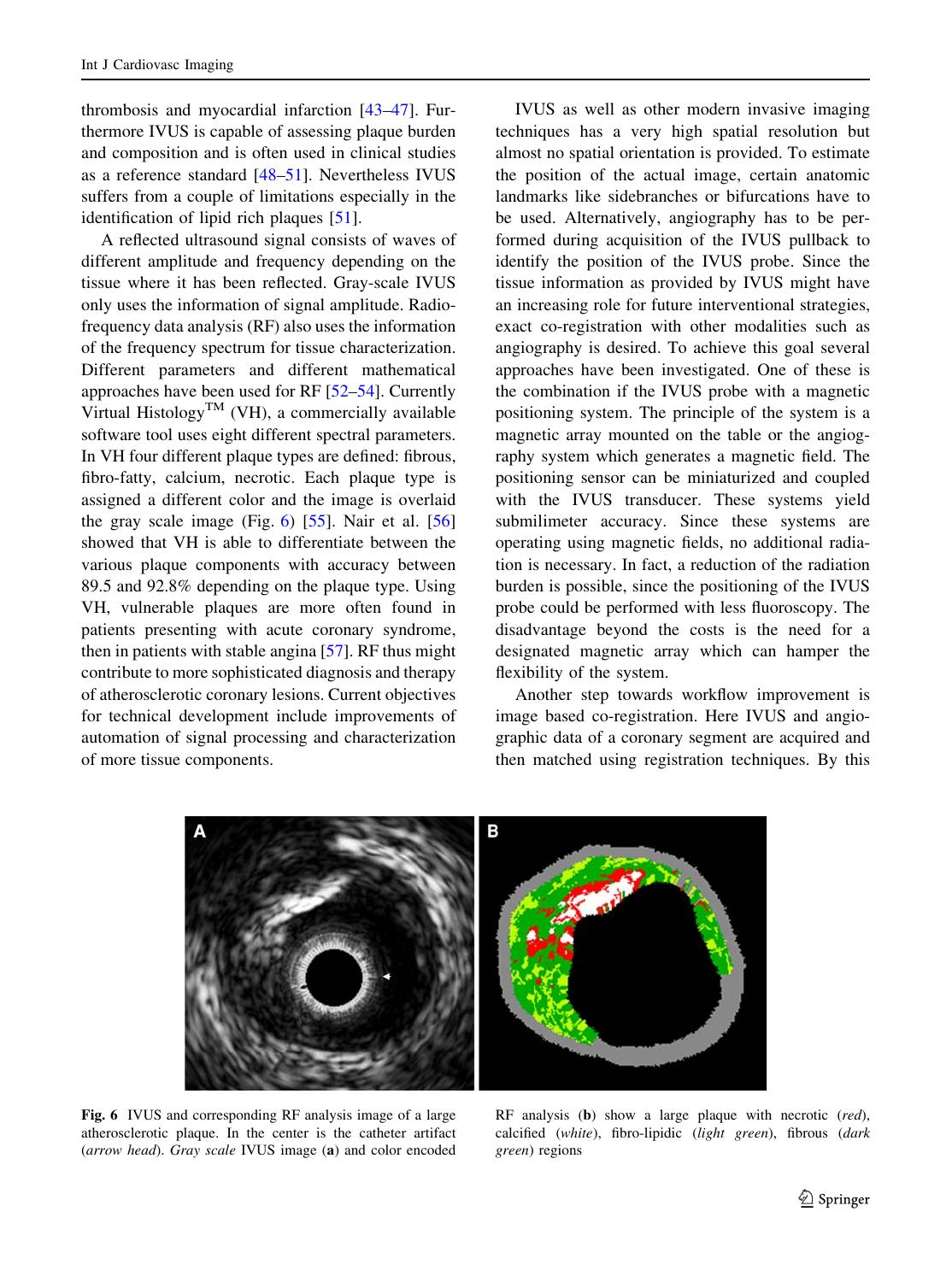the position and information of the IVUS catheter is linked to the angiographic information either in 2D or in 3D. Since IVUS is getting more and more important many of the cath labs have nowadays already integrated the IVUS imaging system into the angiography suite. Due to the combined use of IVUS and angiography as well as other imaging methods an additional benefit is achieved, which will most likely further increase the utilization of these new technologies.

#### Optical coherence tomography (OCT)

Optical coherence tomography (OCT) is a technique providing high resolution cross sectional images of biologic tissues [\[58](#page-9-0)[–60](#page-10-0)]. Unlike IVUS, OCT uses light instead of ultrasound. The light beam is sent into the vessel wall and is then backscattered from different structures. Due to the high speed of light, it is not possible to measure the time-of-flight delay of the optical echoes for depth information directly. Therefore OCT uses the principles of interference and coherence for spatial resolution. The backscattered light from the tissue sample is superimposed to a light beam with a known reference path. Positive interference and therefore registration of the signal can only occur, if both pathways have exactly the same length, with an accuracy of the coherence length of the light used  $[58]$  $[58]$ . The main advantage of OCT is the superior resolution of  $5-30 \mu m$  compared to other imaging techniques  $[58, 61]$  $[58, 61]$  $[58, 61]$  $[58, 61]$ . For the use in coronary arteries a dedicated imaging catheter must be introduced into the vessels. Due to the different refractivity of blood plasma and cells a detailed assessment of the vessel wall in the presence of blood is not possible. A special occlusion catheter or high flow saline flushing has to be used to clean the artery from blood. Therefore imaging time is restricted to about 30 s [[62,](#page-10-0) [63](#page-10-0)].

The first OCT systems used a rotating mirror to change the length of the reference pathway for the depth scan (time domain OCT). Unfortunately this was associated with a low imaging acquisition speed which precluded fast complete scans of the entire vessel. Newer systems which are currently evaluated in clinical trials are based on Fourier domain OCT which allows high speed imaging of long vessel segments within a few seconds during saline flushing without occlusion of the vessel. In Fourier domain

OCT the depth information is gathered by dispersing different frequencies onto a detector. Through this the information of the depth scan can be obtained within a single light exposure. Another approach is swept source OCT. This technique uses a tunable laser source that rapidly sweeps its wavelength over the bandwidth. Due to the Fourier relation the depth scan can be immediately calculated by a Fourier-transform from the acquired spectra, without movement of the reference arm. Hereby imaging speed can be dramatically improved [[64–68\]](#page-10-0).

OCT provides a clear and detailed visualization of the vascular layers including the internal and external elastic membrane (Fig. [7](#page-6-0)) [\[69](#page-10-0), [70](#page-10-0)]. It is also able to differentiate between different plaque components like fibrous, lipid rich and calcified tissue with high accuracy [\[63](#page-10-0), [71–73\]](#page-10-0). OCT is the only imaging modality which allows the direct visualization of the thin fibrous cap of vulnerable plaques [\[62](#page-10-0), [70](#page-10-0), [74](#page-10-0)]. In post mortem study OCT was able to quantify the macrophage content of atherosclerotic lesions [\[75](#page-10-0)]. Therefore, OCT is the only technique capable of imaging all major features of high risk vulnerable plaques [[76\]](#page-10-0). A drawback is the limited penetration depth of 1–2 mm, which is not sufficient to visualize large atheromas completely [\[77](#page-10-0)].

Since the introduction of drug eluting stents neointimal coverage of stent struts is a major concern. OCT is able to measure the thickness of coverage on sirolimus eluting stent struts [\[78](#page-10-0)]. It has shown to be able to detect balloon-induced dissection, intraluminal thrombus, cuts made by cutting ballons, tissue prolpse and suboptimally deployed stents (Fig. [7](#page-6-0)) [\[79](#page-10-0)]. OCT outperformes IVUS in the detection of dissection, tissue prolapse and incomplete stent deployment [\[80](#page-10-0)].

As mentioned earlier OCT is able to measure the macrophage density of atherosclerotic lesions [\[75](#page-10-0)]. Furthermore it is also possible to assess the collagen fiber content [[81\]](#page-10-0). Therefore an automated tissue characterization as available for IVUS seems feasible. This technique may either be based on analysis of the frequency pattern as in VH or may use the texture information of the acquired images [[82\]](#page-10-0). Due to its unique resolution OCT might be capable of extracting more features of atherosclerotic plaques allowing for a more precise plaque characterization then IVUS based techniques.

Agents offering high optical absorption or scattering can be used for positive or negative contrast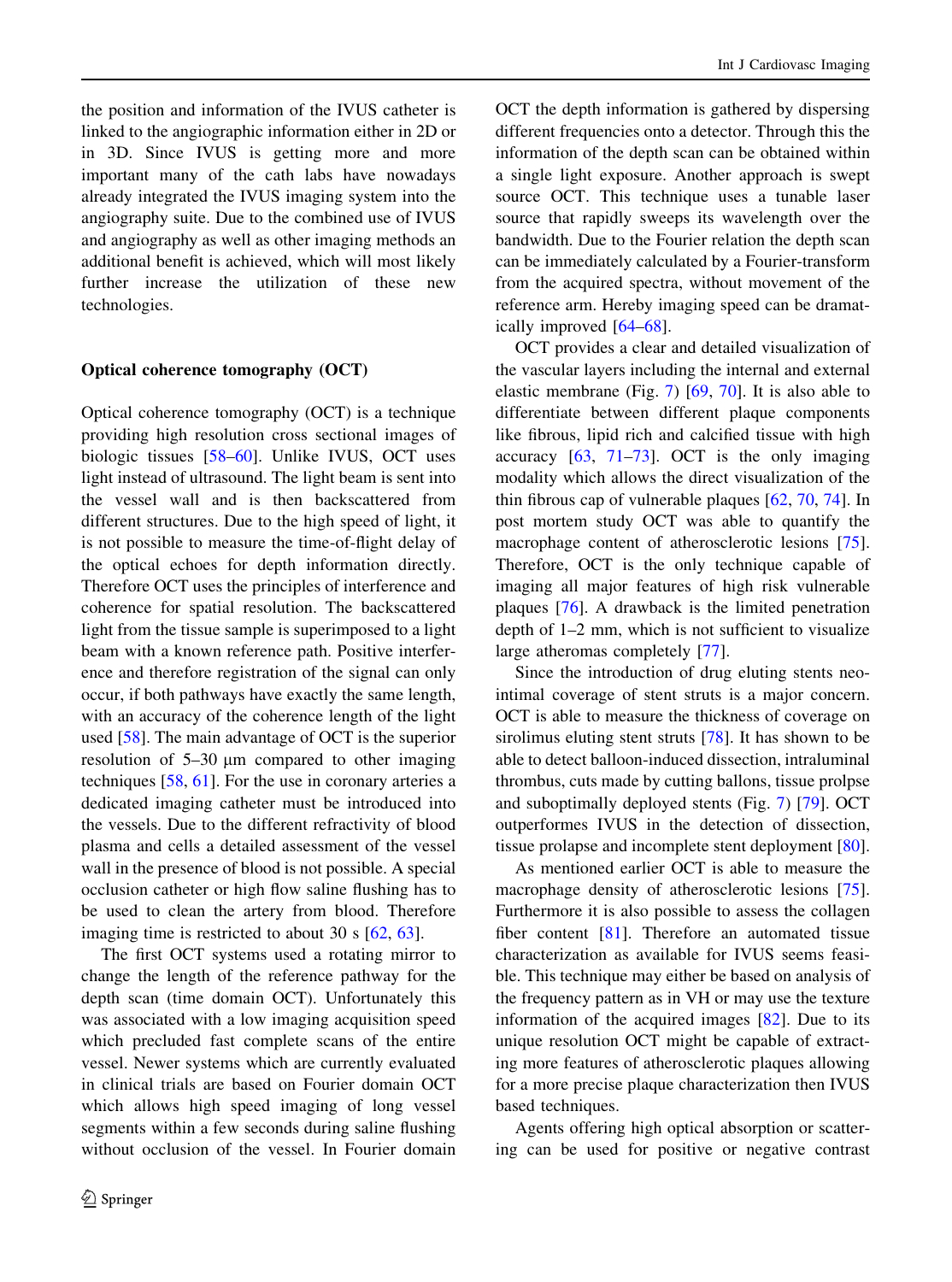<span id="page-6-0"></span>

Fig. 7 OCT images of a left circumflex coronary artery before  $(a, b)$  and after stent implantation  $(c)$ . In the center the artifact caused by the OCT imaging catheter can be seen (arrow head). Before treatment a large thrombus is visualized (a, short arrow). After the implantation the gain of lumen and the stent struts with dorsal shadowing (c, long arrow) are clearly

displayed. Also a small protrusion of the thrombotic material is observed (C, short arrow). b Shows a magnification of the vessel wall with dark lumen  $(1)$  bright intimal thickening  $(2)$ , dark media  $(3)$ , bright external elastic membrane  $(4)$  and dark adventitia (5)

enhancement in OCT. Contrast agents which are currently developed include single molecules, nanoparticles and microspheres [[83\]](#page-10-0). For the identification of atherosclerotic plaques agents indicating inflammation by phagocytosis of activated macrophages are of special interest [[84\]](#page-10-0).

Doppler wires are commonly used tools for the assessment of intracoronary flow characteristics and for determining the hemodynamic significance of intermediate stenosis. Like ultrasound, light reflected by a moving particle is Doppler shifted. Thus the direction and velocity of blood flow can be assessed. That way information about the anatomy and function of stenotic sites could be gathered with one examination [[66\]](#page-10-0).

#### Computational fluid dynamics calculations (CFD)

Most of the techniques described above offer detailed images of the coronary morphology but do not take into account physiologic and functional parameters and the interaction of the blood flow and vessel wall. Pathology studies revealed that atherosclerotic lesions are not randomly distributed within the vessel but show a preferred location at branches or bends. Therefore besides well known systemic risk factors

local factors have to be taken into account. The complex vessel geometry disturbs the laminar flow and results in locally different shear stress levels which can promote atherosclerosis. In vitro research revealed a close correlation of endothelial shear stress and the natural history of atherosclerosis and vascular remodelling [\[85–87](#page-10-0)]. The parameters of flow-tissueinteraction namely Wall shear stress (WSS) are very difficult to measure directly in vivo. Nevertheless they can be calculated using computational fluid dynamics (CFD) if a 3D geometric model of the vessel is available [[88–](#page-10-0)[91\]](#page-11-0). The geometry information can be derived from various sources including MSCT, C-Arm CT or 3D reconstructed IVUS or OCT. The technique of CFD might lead to a more thorough understanding of plaque progression and might help to identify the vulnerability of a certain lesion. Furthermore stent implantations could be simulated before implantation to achieve optimal hemodynamic results [\[92](#page-11-0), [93\]](#page-11-0). Initial in vivo studies show that very low as well as high shear stress levels are both associated with a higher prevalence of plaque and a higher average plaque thickness than intermediate shear stress (Fig. [8\)](#page-7-0) [[94\]](#page-11-0). Current limitation arise from the complex data processing and long computation time which could be solved by further automation and the use of higher processing power.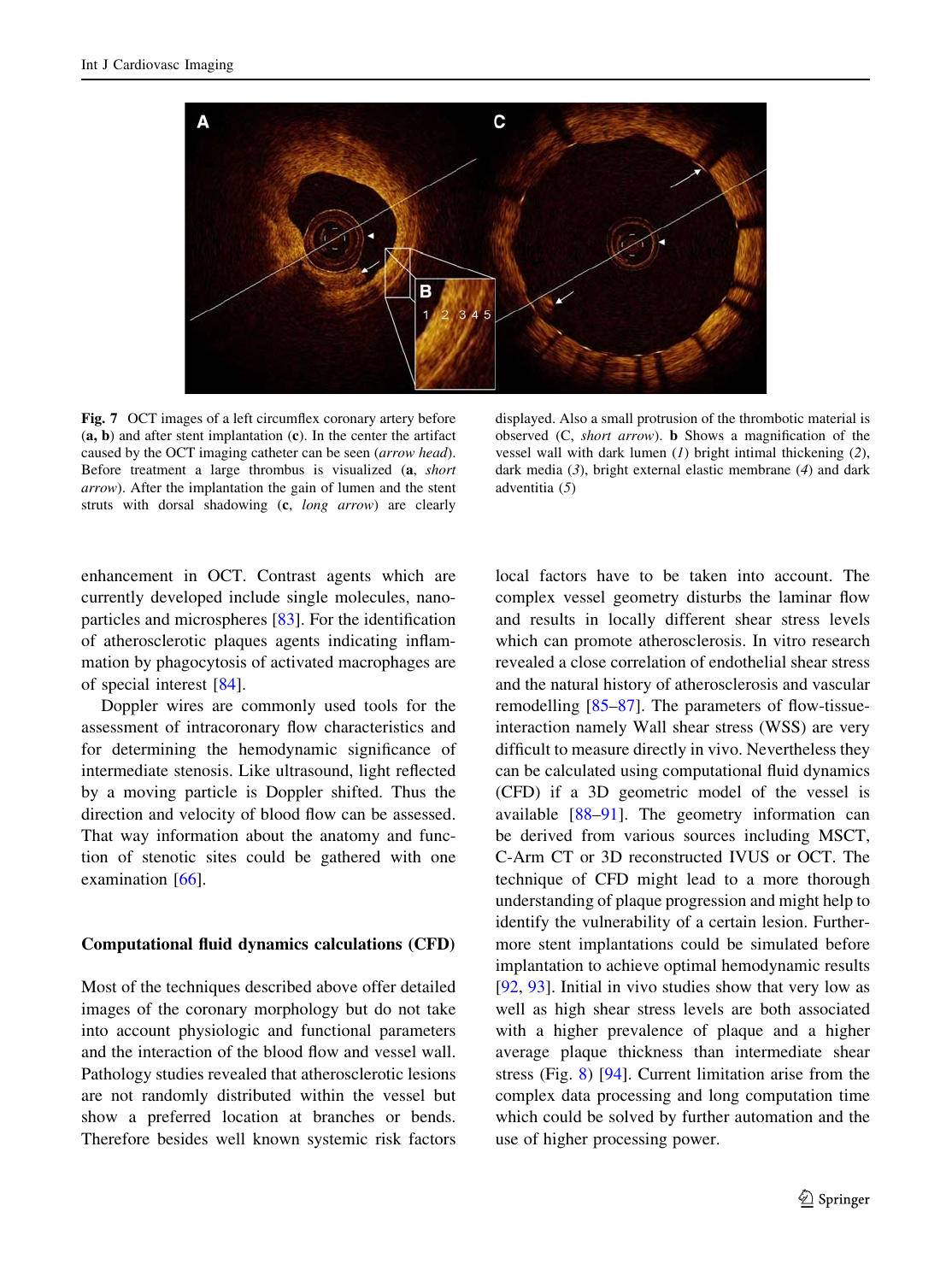<span id="page-7-0"></span>

Fig. 8 Color encoded visualization of the wall shear stress as calculated by CFD in a right coronary artery. The 3D model was obtained by MSCT. Dark blue areas are exposed to low, red areas to high shear stress which is shown by the scheme on the *left*. The small pictures (a–c) show cross sectional IVUS images of the vessel. In the area of high shear stress a large

## Conclusion

During the last decade the technology in medical imaging has made a substantial progress. Applying modern image reconstruction analysis C-Arm angiography is now able to supply 3-dimensional datasets that can be displayed as either tomographic images or as 3D models. Being comparable to conventional CT for special procedures this new technique of cardiac C-Arm CT is available inside the cath lab without any patient transfer. IVUS as well as OCT, deliver an unsurpassed spatial resolution and will allow for a detailed analysis during intervention. Improvements in automation of signal processing and characterization of more tissue components as well as angiographic integration allow improved guidance in complex interventional procedures which require an optimal spatial orientation. Post processing like CFD analysis of functional parameters is promising to further increase our understanding in plaque progression and maybe in the future allows an earlier treatment of danger prone lesions. However, clinical trials are needed to prove the expected additional benefit for the patient and the physicians.

plaque is shown, which causes an obstruction of the vessel lumen (a). The region with low shear stress also shows a high plaque burden, but no narrowing of the lumen can be observed (b). In the area with an intermediate level of shear stress the vessel wall remains normal (c)

## References

- 1. Lloyd-Jones D, Adams R, Carnethon M, De Simone G, Ferguson TB, Flegal K et al (2009) Heart disease and stroke statistics—2009 update. A Report From the American Heart Association Statistics Committee and Stroke Statistics Subcommittee. Circulation 119(3):e21–e181
- 2. Rosamond W, Flegal K, Furie K, Go A, Greenlund K, Haase N et al (2008) Heart disease and stroke statistics—2008 update: a report from the American Heart Association Statistics Committee and Stroke Statistics Subcommittee. Circulation 117:e25–e146. doi:[10.1161/CIRCULATIONAHA.](http://dx.doi.org/10.1161/CIRCULATIONAHA.107.187998) [107.187998](http://dx.doi.org/10.1161/CIRCULATIONAHA.107.187998)
- 3. Yusuf S, Reddy S, Ounpuu S, Anand S (2001) Global burden of cardiovascular diseases: part I: general considerations, the epidemiologic transition, risk factors, and impact of urbanization. Circulation 104:2746–2753. doi: [10.1161/hc4601.099487](http://dx.doi.org/10.1161/hc4601.099487)
- 4. Zarocostas J (2008) Three quarters of deaths in developing world will be caused by heart, lung diseases by 2030. BMJ 337:a2322. doi:[10.1136/bmj.a2322](http://dx.doi.org/10.1136/bmj.a2322)
- 5. Mack MJ, Brown PP, Kugelmass AD, Battaglia SL, Tarkington LG, Simon AW et al (2004) Current status and outcomes of coronary revascularization 1999 to 2002: 148, 396 surgical and percutaneous procedures. Ann Thorac Surg 77(3):761–766. doi[:10.1016/j.athoracsur.2003.06.019](http://dx.doi.org/10.1016/j.athoracsur.2003.06.019)
- 6. Lauritsch G, Boese J, Wigstrom L, Kemeth H, Fahrig R (2006) Towards cardiac C-arm computed tomography. IEEE Trans Med Imaging 25(7):922–934. doi[:10.1109/](http://dx.doi.org/10.1109/TMI.2006.876166) [TMI.2006.876166](http://dx.doi.org/10.1109/TMI.2006.876166)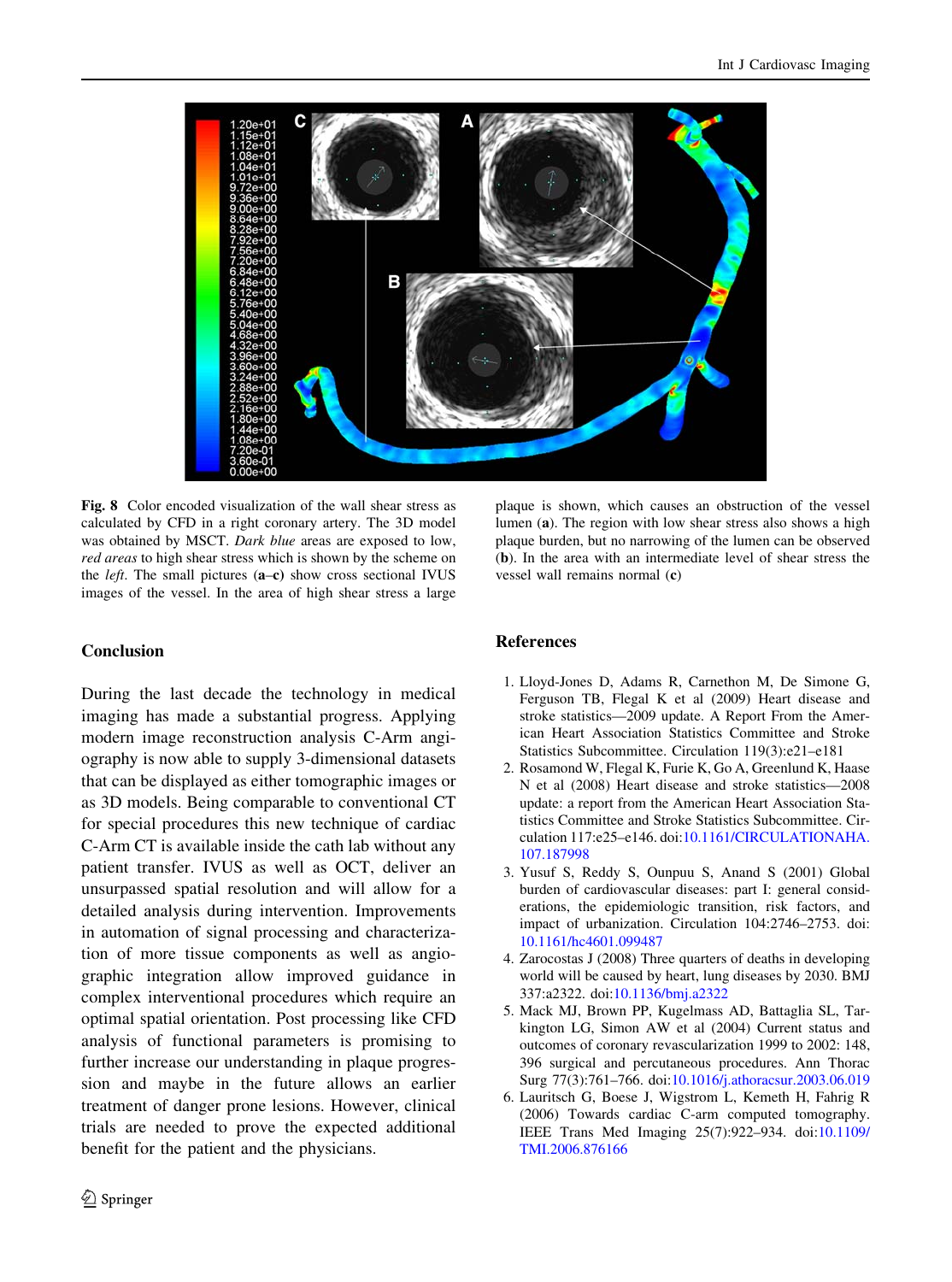- <span id="page-8-0"></span>7. Bonow RO, Carabello BA, Kanu C, de Leon AC Jr, Faxon DP, Freed MD et al (2006) ACC/AHA 2006 guidelines for the management of patients with valvular heart disease: a report of the American College of Cardiology/American Heart Association Task Force on Practice Guidelines (writing committee to revise the 1998 Guidelines for the Management of Patients With Valvular Heart Disease): developed in collaboration with the Society of Cardiovascular Anesthesiologists: endorsed by the Society for Cardiovascular Angiography and Interventions and the Society of Thoracic Surgeons. Circulation 114(5):e84–e231. doi: [10.1161/CIRCULATIONAHA.106.176857](http://dx.doi.org/10.1161/CIRCULATIONAHA.106.176857)
- 8. Krasemann T (2008) Catheter interventions for congenital heart disease. Herz 33(8):592–600. doi[:10.1007/s00059-](http://dx.doi.org/10.1007/s00059-008-3133-1) [008-3133-1](http://dx.doi.org/10.1007/s00059-008-3133-1)
- 9. Patel HT, Hijazi ZM (2005) Pediatric catheter interventions: a year in review 2004–2005. Curr Opin Pediatr 17(5):568– 573. doi:[10.1097/01.mop.0000172813.56766.52](http://dx.doi.org/10.1097/01.mop.0000172813.56766.52)
- 10. d'Avila A, Ruskin JN (2008) Nonpharmacologic strategies: the evolving story of ablation and hybrid therapy. Am J Cardiol 102(6A):20H–24H. doi[:10.1016/j.amjcard.2008.](http://dx.doi.org/10.1016/j.amjcard.2008.06.026) [06.026](http://dx.doi.org/10.1016/j.amjcard.2008.06.026)
- 11. Miller DL (2008) Overview of contemporary interventional fluoroscopy procedures. Health Phys 95(5):638–644. doi:[10.1097/01.HP.0000326341.86359.0b](http://dx.doi.org/10.1097/01.HP.0000326341.86359.0b)
- 12. Saint-Felix D, Trousset Y, Picard C, Ponchut C, Romeas R, Rougee A (1994) In vivo evaluation of a new system for 3D computerized angiography. Phys Med Biol 39(3): 583–595. doi[:10.1088/0031-9155/39/3/020](http://dx.doi.org/10.1088/0031-9155/39/3/020)
- 13. Fahrig R, Fox AJ, Lownie S, Holdsworth DW (1997) Use of a C-arm system to generate true three-dimensional computed rotational angiograms: preliminary in vitro and in vivo results. AJNR Am J Neuroradiol 18(8):1507–1514
- 14. Jaffray DA, Siewerdsen JH (2000) Cone-beam computed tomography with a flat-panel imager: initial performance characterization. Med Phys 27(6):1311–1323. doi[:10.1118/](http://dx.doi.org/10.1118/1.599009) [1.599009](http://dx.doi.org/10.1118/1.599009)
- 15. Groh BA, Siewerdsen JH, Drake DG, Wong JW, Jaffray DA (2002) A performance comparison of flat-panel imager-based MV and kV cone-beam CT. Med Phys 29(6): 967–975. doi[:10.1118/1.1477234](http://dx.doi.org/10.1118/1.1477234)
- 16. Ritter D, Orman J, Schmidgunst C, Graumann R (2007) 3D soft tissue imaging with a mobile C-arm. Comput Med Imaging Graph 31(2):91–102. doi:[10.1016/j.compmedi](http://dx.doi.org/10.1016/j.compmedimag.2006.11.003) [mag.2006.11.003](http://dx.doi.org/10.1016/j.compmedimag.2006.11.003)
- 17. Kalender WA, Kyriakou Y (2007) Flat-detector computed tomography (FD-CT). Eur Radiol 17(11):2767–2779. doi: [10.1007/s00330-007-0651-9](http://dx.doi.org/10.1007/s00330-007-0651-9)
- 18. Feldkamp LA, Davis LC, Webb S (1988) Comments, with reply, on;Tomographic reconstruction from experimentally obtained cone-beam projections' by S Webb, et al. IEEE Trans Med Imaging 7(1):73–74. doi[:10.1109/42.3930](http://dx.doi.org/10.1109/42.3930)
- 19. Reiser MF, Becker CR, Nikolaou K, Glazer G (2009) Multislice CT, 3rd edn. Springer, Heidelberg
- 20. Fuster V, Ryden LE, Cannom DS, Crijns HJ, Curtis AB, Ellenbogen KA et al (2006) ACC/AHA/ESC 2006 guidelines for the management of patients with atrial fibrillation: full text: a report of the American College of Cardiology/ American Heart Association Task Force on practice guidelines and the European Society of Cardiology Committee for Practice Guidelines (Writing Committee to Revise the 2001

guidelines for the management of patients with atrial fibrillation) developed in collaboration with the European Heart Rhythm Association and the Heart Rhythm Society. Europace 8(9):651–745. doi:[10.1093/europace/eul097](http://dx.doi.org/10.1093/europace/eul097)

- 21. Callahan TD, Di Biase L, Horton R, Sanchez J, Gallinghouse JG, Natale A (2009) Catheter ablation of atrial fibrillation. Cardiol Clin 27(1):163–178. doi:[10.1016/j.ccl.](http://dx.doi.org/10.1016/j.ccl.2008.09.004) [2008.09.004](http://dx.doi.org/10.1016/j.ccl.2008.09.004)
- 22. Khan MN, Jais P, Cummings J, Di Biase L, Sanders P, Martin DO et al (2008) Pulmonary-vein isolation for atrial fibrillation in patients with heart failure. N Engl J Med 359(17):1778–1785. doi[:10.1056/NEJMoa0708234](http://dx.doi.org/10.1056/NEJMoa0708234)
- 23. Lakkireddy D, Nadzam G, Verma A, Prasad S, Ryschon K, Di Biase L et al (2009) Impact of a comprehensive safety program on radiation exposure during catheter ablation of atrial fibrillation: a prospective study. J Interv Card Electrophysiol 24(2):105–112
- 24. Takahashi A, Kuwahara T, Takahashi Y (2009) Complications in the Catheter Ablation of Atrial Fibrillation. Circ J 73(2):221–226
- 25. Nolker G, Gutleben KJ, Marschang H, Ritscher G, Asbach S, Marrouche N et al (2008) Three-dimensional left atrial and esophagus reconstruction using cardiac C-arm computed tomography with image integration into fluoroscopic views for ablation of atrial fibrillation: accuracy of a novel modality in comparison with multislice computed tomography. Heart Rhythm 5(12):1651–1657. doi[:10.1016/j.hrt](http://dx.doi.org/10.1016/j.hrthm.2008.09.011) [hm.2008.09.011](http://dx.doi.org/10.1016/j.hrthm.2008.09.011)
- 26. Rohkohl C, Lauritsch G, Nöttling A, Prümmer M, Hornegger (2008) J C-Arm CT: Reconstruction of dynamic high contrast objects applied to the coronary sinus. Conference Record of the 2008 IEEE Nuclear Science Symposium, Oct 19–25. Dresden, Germany, pp 5113–5120
- 27. Prümmer M, Wigstroem L, Hornegger J, Boese J, Lauritsch G, Strobel N, Fahrig R (2006) Cardiac c-arm CT: efficient motion correction for 4d-fbp. Conference Record of the 2006 IEEE Nuclear Science Symposium, Oct 29– Nov 4. San Diego, CA, USA, pp 2620–2628
- 28. Albouaini K, Egred M, Rao A, Alahmar A, Wright DJ (2008) Cardiac resynchronisation therapy: evidence based benefits and patient selection. Eur J Intern Med 19(3):165– 172. doi:[10.1016/j.ejim.2007.09.012](http://dx.doi.org/10.1016/j.ejim.2007.09.012)
- 29. Kerwin WF, Paz O (2003) Cardiac resynchronization therapy: overcoming ventricular dyssynchrony in dilated heart failure. Cardiol Rev 11(4):221–239. doi:[10.1097/01.](http://dx.doi.org/10.1097/01.CRD.0000078444.96998.99) [CRD.0000078444.96998.99](http://dx.doi.org/10.1097/01.CRD.0000078444.96998.99)
- 30. Dickstein K, Cohen-Solal A, Filippatos G, McMurray JJ, Ponikowski P, Poole-Wilson PA et al (2008) ESC Guidelines for the diagnosis and treatment of acute and chronic heart failure 2008: the Task Force for the Diagnosis and Treatment of Acute and Chronic Heart Failure 2008 of the European Society of Cardiology. Developed in collaboration with the Heart Failure Association of the ESC (HFA) and endorsed by the European Society of Intensive Care Medicine (ESICM). Eur Heart J 29(19):2388–2442. doi: [10.1093/eurheartj/ehn309](http://dx.doi.org/10.1093/eurheartj/ehn309)
- 31. Burkhardt JD, Wilkoff BL (2007) Interventional electrophysiology and cardiac resynchronization therapy: delivering electrical therapies for heart failure. Circulation 115(16):2208–2220. doi:[10.1161/CIRCULATIONAHA.](http://dx.doi.org/10.1161/CIRCULATIONAHA.106.655712) [106.655712](http://dx.doi.org/10.1161/CIRCULATIONAHA.106.655712)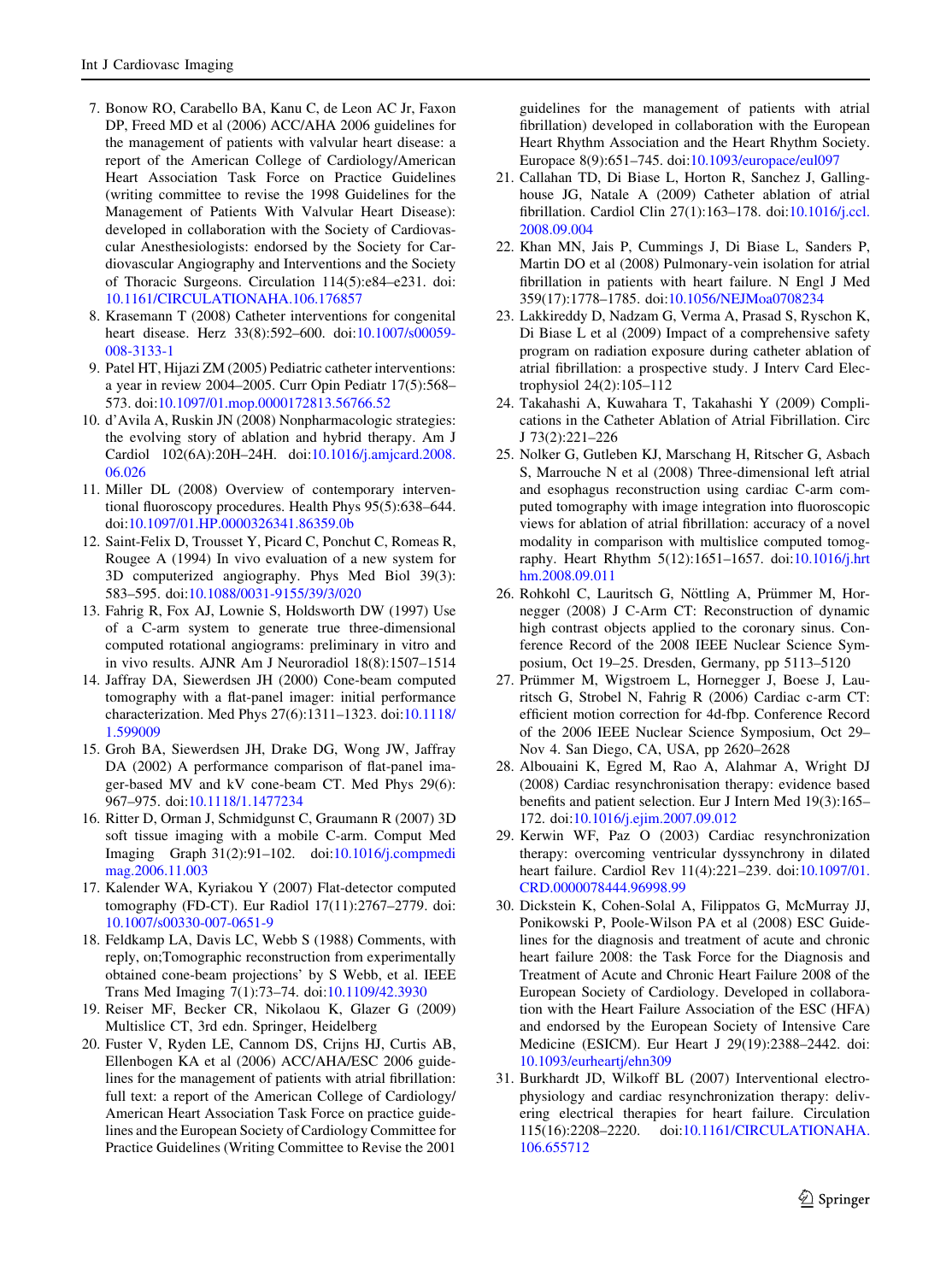- <span id="page-9-0"></span>32. Frattini F, Rordorf R, Angoli L, Pentimalli F, Vicentini A, Petracci B et al (2008) Left ventricular pacing lead positioning in the target vein of the coronary sinus: description of a challenging case. Pacing Clin Electrophysiol 31(4):503–505. doi[:10.1111/j.1540-8159.2008.01022.x](http://dx.doi.org/10.1111/j.1540-8159.2008.01022.x)
- 33. Alfieri O, Maisano F, Colombo A (2005) Future of transcatheter repair of the mitral valve. Am J Cardiol 96(12A): 71L–75L. doi[:10.1016/j.amjcard.2005.09.065](http://dx.doi.org/10.1016/j.amjcard.2005.09.065)
- 34. Feldman T (2007) Percutaneous mitral valve repair. J Interv Cardiol 20(6):488–494. doi:[10.1111/j.1540-8183.](http://dx.doi.org/10.1111/j.1540-8183.2007.00295.x) [2007.00295.x](http://dx.doi.org/10.1111/j.1540-8183.2007.00295.x)
- 35. Knuuti J, Bengel FM (2008) Positron emission tomography and molecular imaging. Heart 94(3):360–367. doi[:10.1136/](http://dx.doi.org/10.1136/hrt.2007.118992) [hrt.2007.118992](http://dx.doi.org/10.1136/hrt.2007.118992)
- 36. Reddy GP, Pujadas S, Ordovas KG, Higgins CB (2008) MR imaging of ischemic heart disease. Magn Reson Imaging Clin N Am 16(2):201–212. doi[:10.1016/j.mric.](http://dx.doi.org/10.1016/j.mric.2008.03.002) [2008.03.002](http://dx.doi.org/10.1016/j.mric.2008.03.002)
- 37. Baks T, Cademartiri F, Moelker AD, Weustink AC, van Geuns RJ, Mollet NR et al (2006) Multislice computed tomography and magnetic resonance imaging for the assessment of reperfused acute myocardial infarction. J Am Coll Cardiol 48(1):144–152. doi:[10.1016/j.jacc.2006.](http://dx.doi.org/10.1016/j.jacc.2006.02.059) [02.059](http://dx.doi.org/10.1016/j.jacc.2006.02.059)
- 38. Koyama Y, Mochizuki T, Higaki J (2004) Computed tomography assessment of myocardial perfusion, viability, and function. J Magn Reson Imaging 19(6):800–815. doi: [10.1002/jmri.20067](http://dx.doi.org/10.1002/jmri.20067)
- 39. Ruzsics B, Lee H, Powers ER, Flohr TG, Costello P, Schoepf UJ (2008) Images in cardiovascular medicine. Myocardial ischemia diagnosed by dual-energy computed tomography: correlation with single-photon emission computed tomography. Circulation 117(9):1244–1245. doi: [10.1161/CIRCULATIONAHA.107.745711](http://dx.doi.org/10.1161/CIRCULATIONAHA.107.745711)
- 40. Schoenhagen P, Nissen S (2002) Understanding coronary artery disease: tomographic imaging with intravascular ultrasound. Heart 88(1):91–96. doi[:10.1136/heart.88.1.91](http://dx.doi.org/10.1136/heart.88.1.91)
- 41. Regar E, Werner F, Klauss V, Siebert U, Henneke KH, Rieber J et al (1999) IVUS analysis of the acute and longterm stent result using motorized pullback: intraobserver and interobserver variability. Catheter Cardiovasc Interv 48(3):245–250. doi[:10.1002/\(SICI\)1522-726X\(199911\)48:](http://dx.doi.org/10.1002/(SICI)1522-726X(199911)48:3%3c245:AID-CCD1%3e3.0.CO;2-9) 3<[245:AID-CCD1](http://dx.doi.org/10.1002/(SICI)1522-726X(199911)48:3%3c245:AID-CCD1%3e3.0.CO;2-9)>3.0.CO;2-9
- 42. Regar E, Werner F, Siebert U, Rieber J, Theisen K, Mudra H et al (2000) Reproducibility of neointima quantification with motorized intravascular ultrasound pullback in stented coronary arteries. Am Heart J 139(4):632–637. doi: [10.1016/S0002-8703\(00\)90040-1](http://dx.doi.org/10.1016/S0002-8703(00)90040-1)
- 43. Schroeder AP, Falk E (1995) Vulnerable and dangerous coronary plaques. Atherosclerosis 118(Suppl):S141–S149
- 44. Ross R (1999) Atherosclerosis–an inflammatory disease. N Engl J Med 340(2):115–126. doi[:10.1056/NEJM19990114](http://dx.doi.org/10.1056/NEJM199901143400207) [3400207](http://dx.doi.org/10.1056/NEJM199901143400207)
- 45. Schaar JA, Muller JE, Falk E, Virmani R, Fuster V, Serruys PW et al (2004) Terminology for high-risk, vulnerable coronary artery plaques. Report of a meeting on the vulnerable plaque, June 17, 18, 2003, Santorini, Greece. Eur Heart J 25(12):1077–1082. doi:[10.1016/j.ehj.2004.01.002](http://dx.doi.org/10.1016/j.ehj.2004.01.002)
- 46. Hirose M, Kobayashi Y, Mintz GS, Moussa I, Mehran R, Lansky AJ et al (2003) Correlation of coronary arterial remodeling determined by intravascular ultrasound with

angiographic diameter reduction of 20% to 60%. Am J Cardiol 92(2):141–145. doi[:10.1016/S0002-9149\(03\)005](http://dx.doi.org/10.1016/S0002-9149(03)00528-9) [28-9](http://dx.doi.org/10.1016/S0002-9149(03)00528-9)

- 47. Schoenhagen P, Nissen SE, Tuzcu EM (2003) Coronary arterial remodeling: from bench to bedside. Curr Atheroscler Rep 5(2):150–154. doi:[10.1007/s11883-003-0088-9](http://dx.doi.org/10.1007/s11883-003-0088-9)
- 48. Siegel RJ, Ariani M, Fishbein MC, Chae JS, Park JC, Maurer G et al (1991) Histopathologic validation of angioscopy and intravascular ultrasound. Circulation 84(1): 109–117
- 49. Leber AW, Knez A, Becker A, Becker C, von Ziegler F, Nikolaou K et al (2004) Accuracy of multidetector spiral computed tomography in identifying and differentiating the composition of coronary atherosclerotic plaques: a comparative study with intracoronary ultrasound. J Am Coll Cardiol 43(7):1241–1247. doi[:10.1016/j.jacc.2003.10.](http://dx.doi.org/10.1016/j.jacc.2003.10.059) [059](http://dx.doi.org/10.1016/j.jacc.2003.10.059)
- 50. Ge J, Erbel R, Gerber T, Gorge G, Koch L, Haude M et al (1994) Intravascular ultrasound imaging of angiographically normal coronary arteries: a prospective study in vivo. Br Heart J 71(6):572–578. doi[:10.1136/hrt.71.6.572](http://dx.doi.org/10.1136/hrt.71.6.572)
- 51. Peters RJ, Kok WE, Havenith MG, Rijsterborgh H, van der Wal AC, Visser CA (1994) Histopathologic validation of intracoronary ultrasound imaging. J Am Soc Echocardiogr 7(3 Pt 1):230–241
- 52. Wilson LS, Neale ML, Talhami HE, Appleberg M (1994) Preliminary results from attenuation-slope mapping of plaque using intravascular ultrasound. Ultrasound Med Biol 20(6):529–542. doi:[10.1016/0301-5629\(94\)90089-2](http://dx.doi.org/10.1016/0301-5629(94)90089-2)
- 53. Lizzi FL, Greenebaum M, Feleppa EJ, Elbaum M, Coleman DJ (1983) Theoretical framework for spectrum analysis in ultrasonic tissue characterization. J Acoust Soc Am 73(4):1366–1373. doi:[10.1121/1.389241](http://dx.doi.org/10.1121/1.389241)
- 54. Moore MP, Spencer T, Salter DM, Kearney PP, Shaw TR, Starkey IR et al (1998) Characterisation of coronary atherosclerotic morphology by spectral analysis of radiofrequency signal: in vitro intravascular ultrasound study with histological and radiological validation. Heart 79(5): 459–467
- 55. Konig A, Klauss V (2007) Virtual histology. Heart 93(8):977–982. doi[:10.1136/hrt.2007.116384](http://dx.doi.org/10.1136/hrt.2007.116384)
- 56. Nair A, Kuban BD, Tuzcu EM, Schoenhagen P, Nissen SE, Vince DG (2002) Coronary plaque classification with intravascular ultrasound radiofrequency data analysis. Circulation 106(17):2200–2206. doi:[10.1161/01.CIR.0000](http://dx.doi.org/10.1161/01.CIR.0000035654.18341.5E) [035654.18341.5E](http://dx.doi.org/10.1161/01.CIR.0000035654.18341.5E)
- 57. Rodriguez-Granillo GA, McFadden EP, Valgimigli M, van Mieghem CA, Regar E, de Feyter PJ et al (2006) Coronary plaque composition of nonculprit lesions, assessed by in vivo intracoronary ultrasound radio frequency data analysis, is related to clinical presentation. Am Heart J 151(5):1020–1024. doi[:10.1016/j.ahj.2005.06.040](http://dx.doi.org/10.1016/j.ahj.2005.06.040)
- 58. Huang D, Swanson EA, Lin CP, Schuman JS, Stinson WG, Chang W et al (1991) Optical coherence tomography. Science 254(5035):1178–1181. doi[:10.1126/science.1957](http://dx.doi.org/10.1126/science.1957169) [169](http://dx.doi.org/10.1126/science.1957169)
- 59. Brezinski ME, Tearney GJ, Bouma BE, Boppart SA, Hee MR, Swanson EA et al (1996) Imaging of coronary artery microstructure (in vitro) with optical coherence tomography. Am J Cardiol 77(1):92–93. doi[:10.1016/S0002-9149](http://dx.doi.org/10.1016/S0002-9149(97)89143-6) [\(97\)89143-6](http://dx.doi.org/10.1016/S0002-9149(97)89143-6)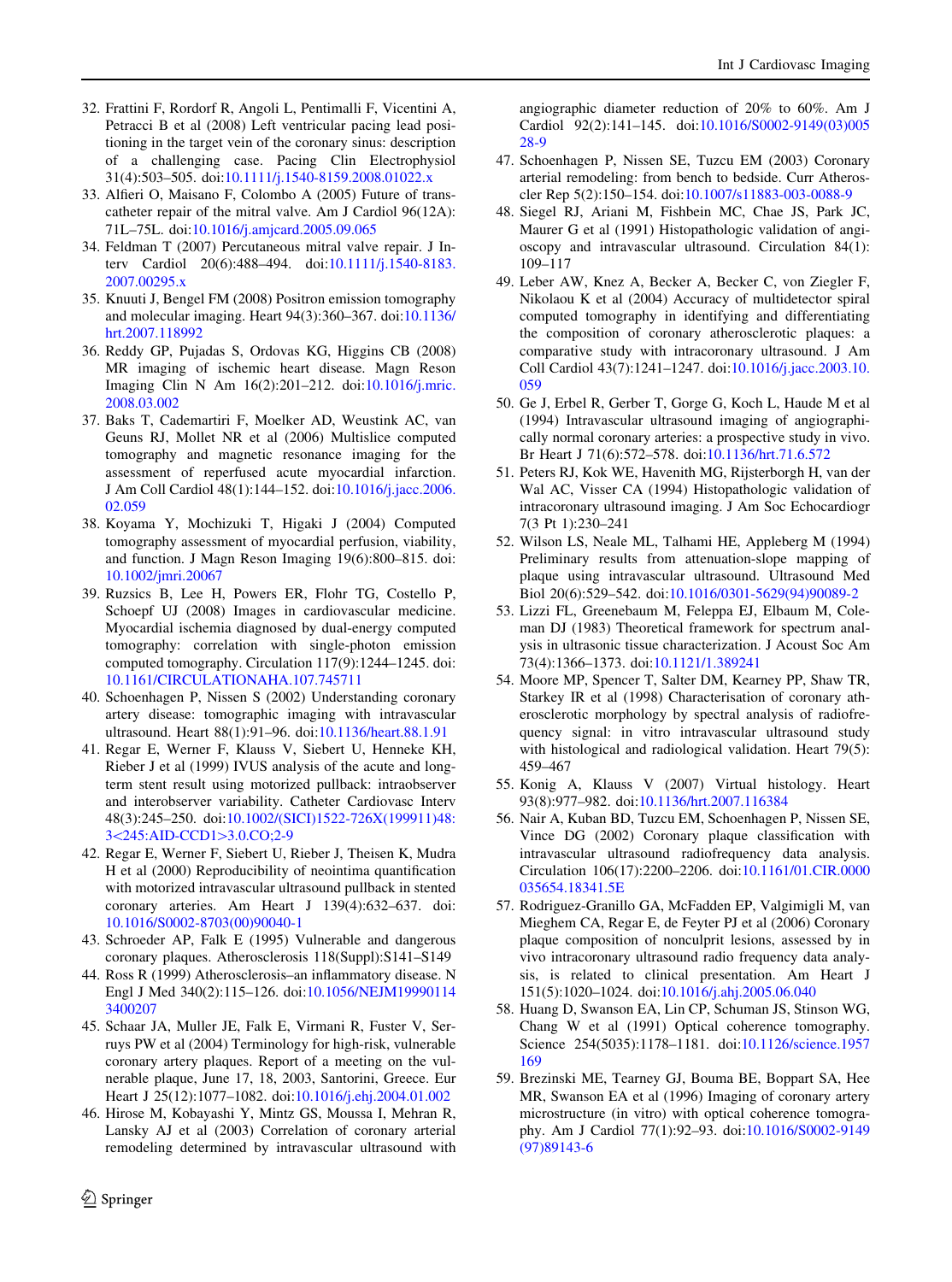- <span id="page-10-0"></span>60. Hee MR, Izatt JA, Swanson EA, Huang D, Schuman JS, Lin CP et al (1995) Optical coherence tomography of the human retina. Arch Ophthalmol 113(3):325–332
- 61. Tearney GJ, Brezinski ME, Bouma BE, Boppart SA, Pitris C, Southern JF et al (1997) In vivo endoscopic optical biopsy with optical coherence tomography. Science 276(5321):2037–2039. doi[:10.1126/science.276.5321.2037](http://dx.doi.org/10.1126/science.276.5321.2037)
- 62. Jang IK, Bouma BE, Kang DH, Park SJ, Park SW, Seung KB et al (2002) Visualization of coronary atherosclerotic plaques in patients using optical coherence tomography: comparison with intravascular ultrasound. J Am Coll Cardiol 39(4):604–609. doi:[10.1016/S0735-1097\(01\)01799-5](http://dx.doi.org/10.1016/S0735-1097(01)01799-5)
- 63. Jang IK, Tearney GJ, MacNeill B, Takano M, Moselewski F, Iftima N et al (2005) In vivo characterization of coronary atherosclerotic plaque by use of optical coherence tomography. Circulation 111(12):1551–1555. doi[:10.1161/](http://dx.doi.org/10.1161/01.CIR.0000159354.43778.69) [01.CIR.0000159354.43778.69](http://dx.doi.org/10.1161/01.CIR.0000159354.43778.69)
- 64. Liu B, Brezinski ME (2007) Theoretical and practical considerations on detection performance of time domain, Fourier domain, and swept source optical coherence tomography. J Biomed Opt 12(4):044007. doi:[10.1117/1.](http://dx.doi.org/10.1117/1.2753410) [2753410](http://dx.doi.org/10.1117/1.2753410)
- 65. Yun SH (2006) Optical coherence tomography using rapidly swept lasers. Conf Proc IEEE Eng Med Biol Soc 1:125–128. doi[:10.1109/IEMBS.2006.260859](http://dx.doi.org/10.1109/IEMBS.2006.260859)
- 66. Low AF, Tearney GJ, Bouma BE, Jang IK (2006) Technology Insight: optical coherence tomography—current status and future development. Nat Clin Pract Cardiovasc Med 3(3):154–162. doi[:10.1038/ncpcardio0482](http://dx.doi.org/10.1038/ncpcardio0482)
- 67. Pinto TL, Waksman R (2006) Clinical applications of optical coherence tomography. J Interv Cardiol 19(6): 566–573. doi[:10.1111/j.1540-8183.2006.00201.x](http://dx.doi.org/10.1111/j.1540-8183.2006.00201.x)
- 68. Guagliumi G, Sirbu V (2008) Optical coherence tomography: high resolution intravascular imaging to evaluate vascular healing after coronary stenting. Catheter Cardiovasc Interv 72(2):237–247. doi[:10.1002/ccd.21606](http://dx.doi.org/10.1002/ccd.21606)
- 69. Fujimoto JG, Boppart SA, Tearney GJ, Bouma BE, Pitris C, Brezinski ME (1999) High resolution in vivo intraarterial imaging with optical coherence tomography. Heart 82(2):128–133
- 70. Brezinski ME, Tearney GJ, Bouma BE, Izatt JA, Hee MR, Swanson EA et al (1996) Optical coherence tomography for optical biopsy. Properties and demonstration of vascular pathology. Circulation 93(6):1206–1213
- 71. Yabushita H, Bouma BE, Houser SL, Aretz HT, Jang IK, Schlendorf KH et al (2002) Characterization of human atherosclerosis by optical coherence tomography. Circulation 106(13):1640–1645. doi:[10.1161/01.CIR.00000299](http://dx.doi.org/10.1161/01.CIR.0000029927.92825.F6) [27.92825.F6](http://dx.doi.org/10.1161/01.CIR.0000029927.92825.F6)
- 72. Meissner OA, Rieber J, Babaryka G, Oswald M, Reim S, Siebert U et al (2006) Intravascular optical coherence tomography: comparison with histopathology in atherosclerotic peripheral artery specimens. J Vasc Interv Radiol 17(2 Pt 1):343–349
- 73. Rieber J, Meissner O, Babaryka G, Reim S, Oswald M, Koenig A et al (2006) Diagnostic accuracy of optical coherence tomography and intravascular ultrasound for the detection and characterization of atherosclerotic plaque composition in ex-vivo coronary specimens: a comparison with histology. Coron Artery Dis 17(5):425–430. doi: [10.1097/00019501-200608000-00005](http://dx.doi.org/10.1097/00019501-200608000-00005)
- 74. Nemirovsky D (2003) Imaging of high-risk plaque. Cardiology 100(4):160–175. doi[:10.1159/000074810](http://dx.doi.org/10.1159/000074810)
- 75. Tearney GJ, Yabushita H, Houser SL, Aretz HT, Jang IK, Schlendorf KH et al (2003) Quantification of macrophage content in atherosclerotic plaques by optical coherence tomography. Circulation 107(1):113–119. doi:[10.1161/01.](http://dx.doi.org/10.1161/01.CIR.0000044384.41037.43) [CIR.0000044384.41037.43](http://dx.doi.org/10.1161/01.CIR.0000044384.41037.43)
- 76. Virmani R, Kolodgie FD, Burke AP, Farb A, Schwartz SM (2000) Lessons from sudden coronary death: a comprehensive morphological classification scheme for atherosclerotic lesions. Arterioscler Thromb Vasc Biol 20(5): 1262–1275
- 77. MacNeill BD, Lowe HC, Takano M, Fuster V, Jang IK (2003) Intravascular modalities for detection of vulnerable plaque: current status. Arterioscler Thromb Vasc Biol 23(8):1333–1342. doi[:10.1161/01.ATV.0000080948.088](http://dx.doi.org/10.1161/01.ATV.0000080948.08888.BF) [88.BF](http://dx.doi.org/10.1161/01.ATV.0000080948.08888.BF)
- 78. Takano M, Inami S, Jang IK, Yamamoto M, Murakami D, Seimiya K et al (2007) Evaluation by optical coherence tomography of neointimal coverage of sirolimus-eluting stent three months after implantation. Am J Cardiol 99(8): 1033–1038. doi[:10.1016/j.amjcard.2006.11.068](http://dx.doi.org/10.1016/j.amjcard.2006.11.068)
- 79. Diaz-Sandoval LJ, Bouma BE, Tearney GJ, Jang IK (2005) Optical coherence tomography as a tool for percutaneous coronary interventions. Catheter Cardiovasc Interv 65(4): 492–496. doi:[10.1002/ccd.20340](http://dx.doi.org/10.1002/ccd.20340)
- 80. Bouma BE, Tearney GJ, Yabushita H, Shishkov M, Kauffman CR, DeJoseph GD et al (2003) Evaluation of intracoronary stenting by intravascular optical coherence tomography. Heart 89(3):317–320. doi[:10.1136/heart.89.3.](http://dx.doi.org/10.1136/heart.89.3.317) [317](http://dx.doi.org/10.1136/heart.89.3.317)
- 81. Giattina SD, Courtney BK, Herz PR, Harman M, Shortkroff S, Stamper DL et al (2006) Assessment of coronary plaque collagen with polarization sensitive optical coherence tomography (PS-OCT). Int J Cardiol 107(3):400–409. doi[:10.1016/j.ijcard.2005.11.036](http://dx.doi.org/10.1016/j.ijcard.2005.11.036)
- 82. Bazant-Hegemark F, Stone N (2009) Towards automated classification of clinical optical coherence tomography data of dense tissues. Lasers Med Sci 24(4):627–638
- 83. Boppart SA, Oldenburg AL, Xu C, Marks DL (2005) Optical probes and techniques for molecular contrast enhancement in coherence imaging. J Biomed Opt 10(4): 41208. doi[:10.1117/1.2008974](http://dx.doi.org/10.1117/1.2008974)
- 84. Zysk AM, Nguyen FT, Oldenburg AL, Marks DL, Boppart SA (2007) Optical coherence tomography: a review of clinical development from bench to bedside. J Biomed Opt 12(5):051403. doi[:10.1117/1.2793736](http://dx.doi.org/10.1117/1.2793736)
- 85. Gimbrone MA Jr (1999) Endothelial dysfunction, hemodynamic forces, and atherosclerosis. Thromb Haemost 82(2):722–726
- 86. Malek AM, Alper SL, Izumo S (1999) Hemodynamic shear stress and its role in atherosclerosis. JAMA 282(21):2035– 2042. doi:[10.1001/jama.282.21.2035](http://dx.doi.org/10.1001/jama.282.21.2035)
- 87. Frangos SG, Gahtan V, Sumpio B (1999) Localization of atherosclerosis: role of hemodynamics. Arch Surg 134(10): 1142–1149. doi[:10.1001/archsurg.134.10.1142](http://dx.doi.org/10.1001/archsurg.134.10.1142)
- 88. Frauenfelder T, Boutsianis E, Schertler T, Husmann L, Leschka S, Poulikakos D et al (2007) In vivo flow simulation in coronary arteries based on computed tomography datasets: feasibility and initial results. Eur Radiol 17(5): 1291–1300. doi[:10.1007/s00330-006-0465-1](http://dx.doi.org/10.1007/s00330-006-0465-1)